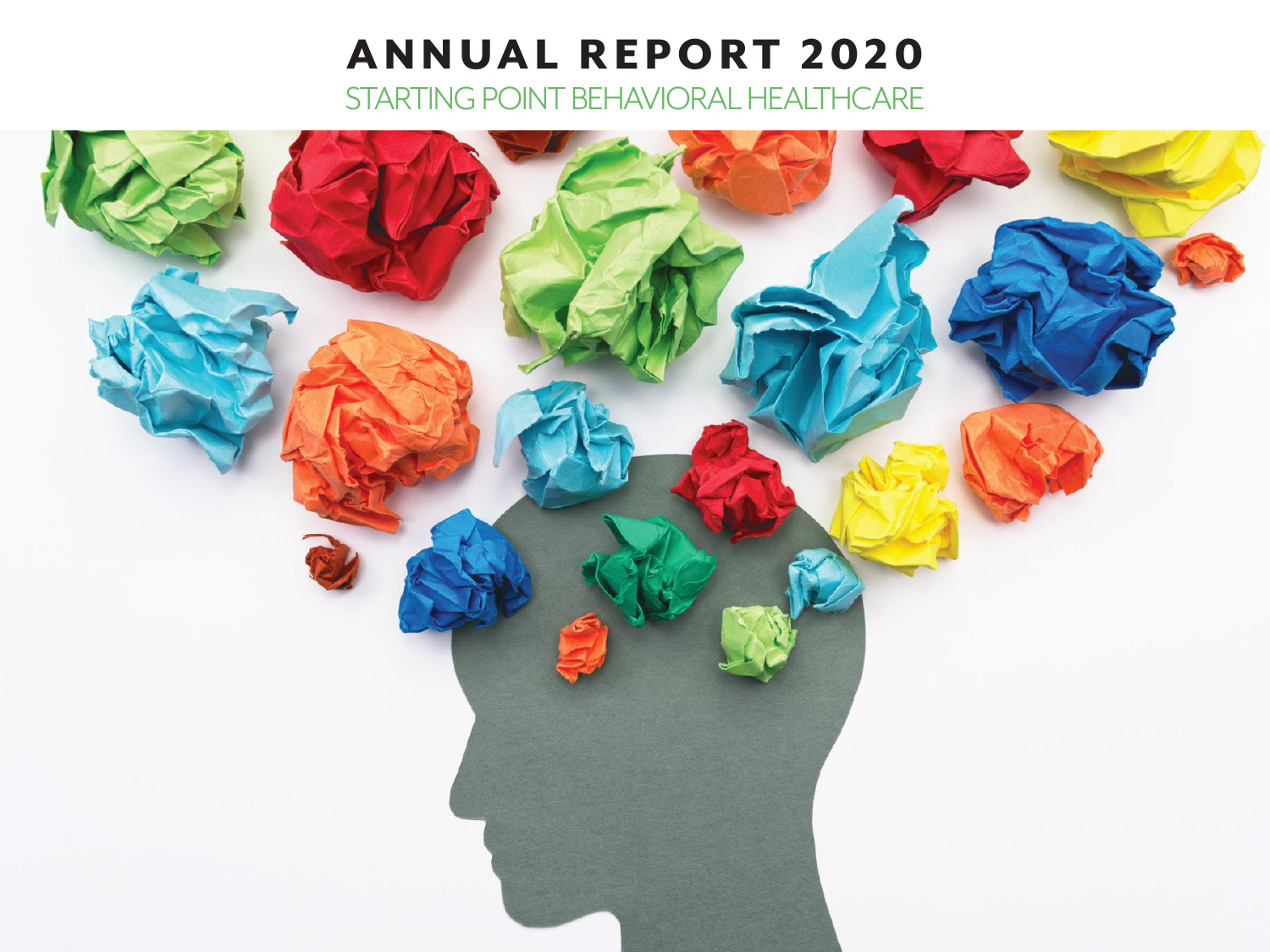## The Behavioral Health Crisis

Every day, hundreds of Nassau County residents wake up in dark rooms. Anxiety, depression, and other mental health disorders are mood dimmers with no switch. Some escape these rooms temporarily by using alcohol, drugs, and other substances. Others never find an exit.

### **We are on a mission to change that.**

By identifying and treating mental health and substance use disorders, we believe we can make Nassau County a healthier and happier place to live. We believe that 'Healing Begins Here'.

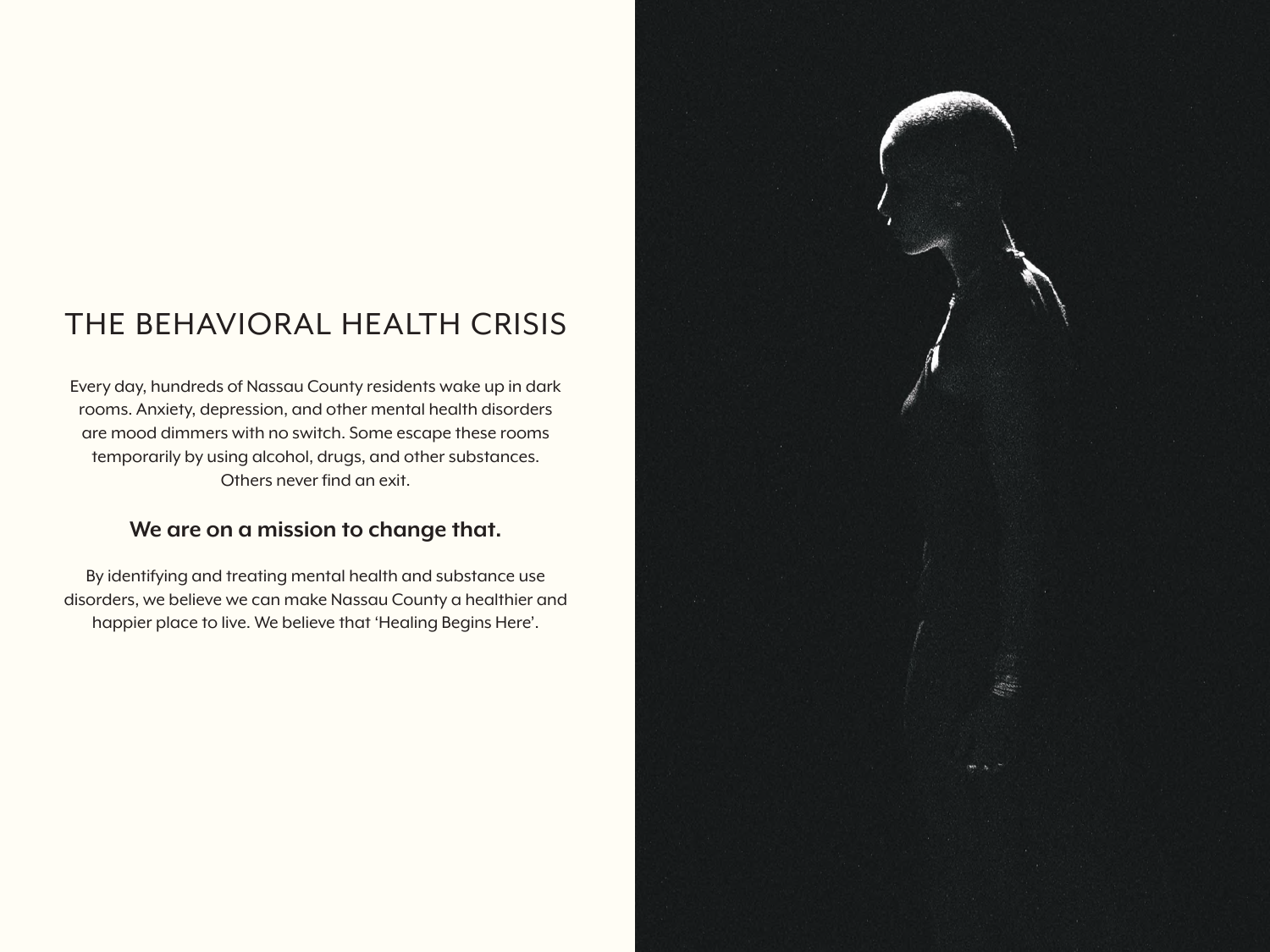### OUR MISSION

To promote emotional wellness through psychiatric, mental health and substance use disorder treatment services and community education and awareness.

### OUR VISION

To deliver unmatched behavioral health services. Starting Point Behavioral Healthcare will be a vital part of our community, committed to world class service and the provider of choice for First Coast Residents and referrers.

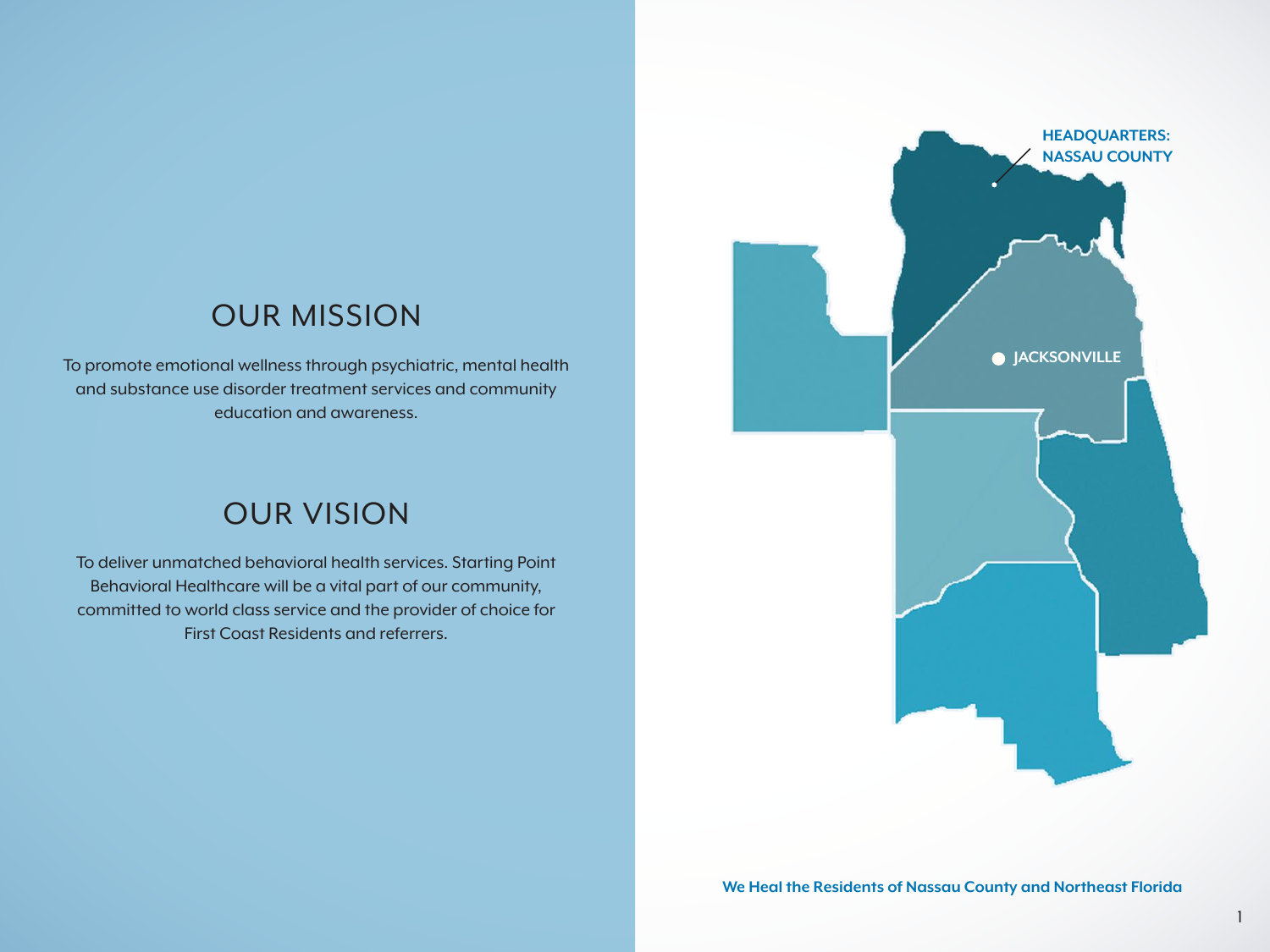## A LETTER FROM OUR CEO

When the history of 2020 is written, there will be a variety of adjectives describing how unusual it has been: challenging, difficult, anxiety-producing, grim, and many more. It has been all of those, of course, and even more for many of our friends, family and neighbors. For the team at Starting Point, 2020 was also a time of creative problem-solving, of reaching for new solutions and finding new ways to care for those in need of mental health services.

Like so many others, the Northeast Florida community has experienced an increase in substance use, mental illness, domestic violence, and suicide during the pandemic. Economic losses are compounded by the effects of COVID-19 and the anxiety and fear it generates. **The need for mental health and substance use disorder treatment at Starting Point is greater than ever**.

In many ways, the challenges we faced in 2020 have opened new doors. Confronted suddenly with the inability to meet in person, our professional team pivoted quickly, employing virtual technology so that we could continue our services. We launched Telehealth services quickly, including "Zoom Rooms" where clients without internet access can come to the facility and participate in private online counseling sessions. **We reduced barriers to access to treatment**.

Our community outreach team - comprised of board and staff members - created a new series of online discussion groups called Being Well, Starting Now. These groups are open to everyone and meet virtually twice a month to discuss topics such as suicide prevention, managing stress, and more. The highly successful Community Conversations workshops also moved online, providing a continuing opportunity to delve into mental health issues affecting our community. **We pivoted our programs to meet the needs of the changing times**.

While the pandemic crisscrossed our country, so did the growing movement to recognize and support the diversity in our communities. A staff-directed Diversity Steering Committee has been working diligently to identify issues, share information and educate one another about the strength we find in our differences. We believe this innovative program models our commitment to caring for the individuality and value of each unique person.

As a new year approaches, we are committed to taking this spirit of creativity and innovation into the future. The ability to be flexible and adapt to a rapidly changing environment has been a key to the success of Starting Point not just in 2020, but for more than 28 years. We expect this key strength to serve our community well in the future, regardless of what it has in store for us.

Thank you for supporting our organization, standing by us in changing times, and growing with Starting Point as we meet the needs of Nassau County and Northeast Florida residents.

In Service,

Laureen Pagel

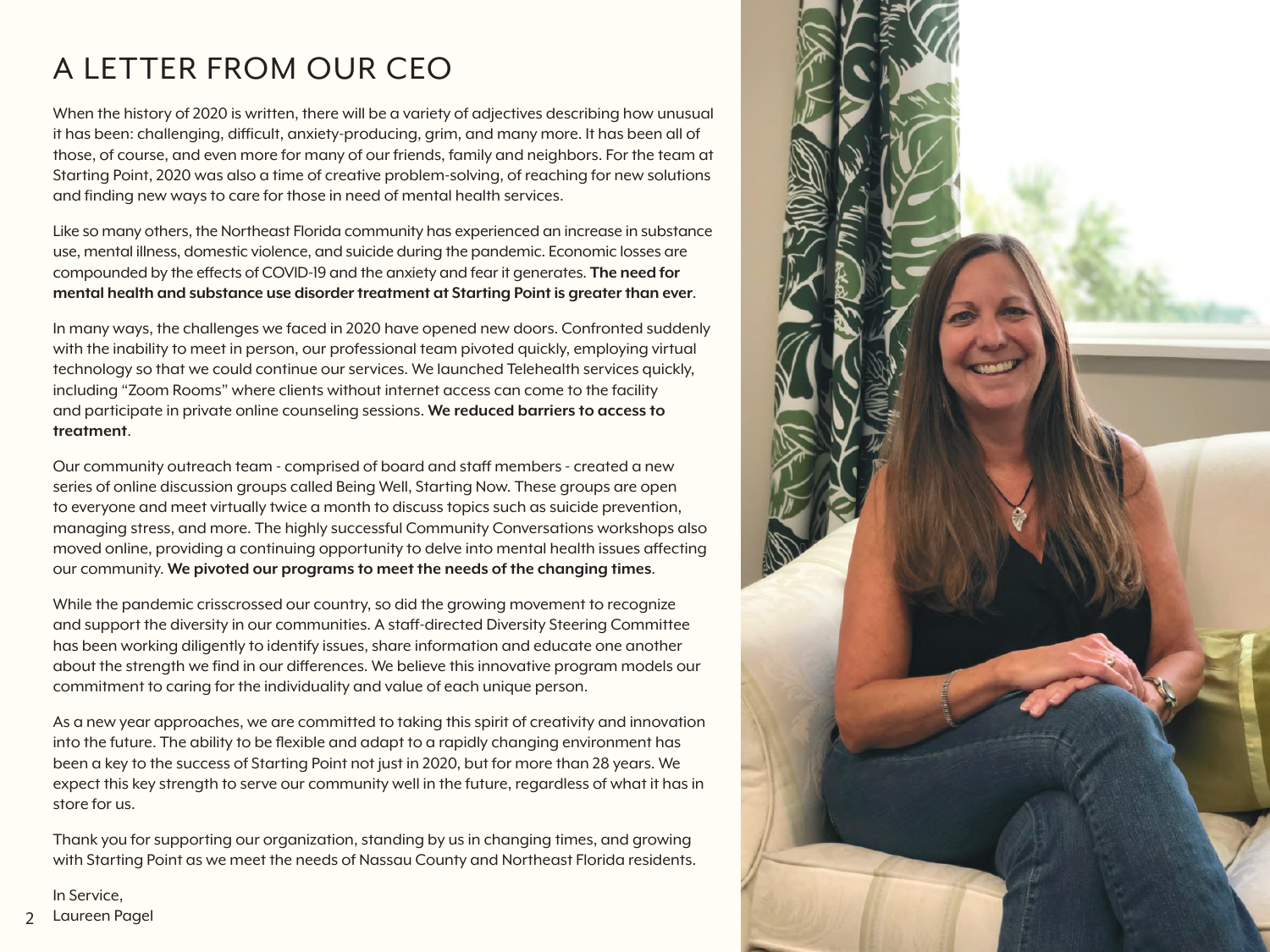### **New Programs**

Adult Drug Court Being Well, Starting Now LifeSkills

### **New TREATMENT MODALITY**

**TeleHealth** 

### **New COMMITTEE**

Diversity Steering Committee

### **New SOFTWARE**

Electronic Medical Record

### **PHYSICAL EXPANSION** Added an Administrative Office

### Year in Review: 2019-2020

Nassau County and Northeast Florida residents are constantly changing. And so are we. Each year, we take a look at what's working, what can be done differently, and what additions can be made to meet the evolving needs of our community. **We're on a mission to provide the most relevant and upto-date treatment.**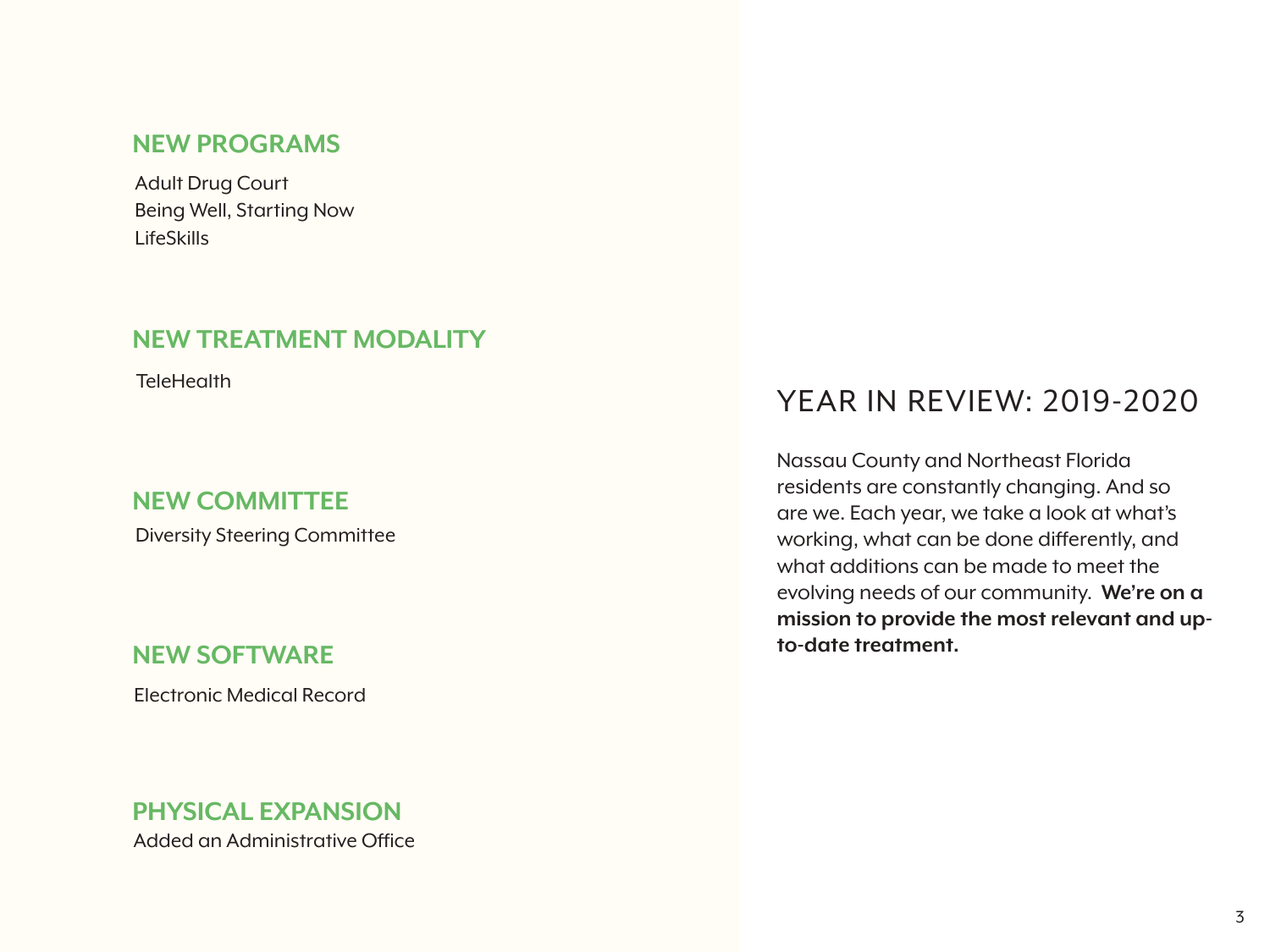#### **ELLIOT'S STORY**

It was 2002, and Elliot just moved to Nassau County from Philadelphia. After years of drugs, drinking and hospitalizations for suicide attempts, he made the decision to stop drinking. His first AA meeting was in a building across the street from Sutton Place (now Starting Point Behavioral Healthcare) and that is where he met Katrina Robinson-Wheeler, Starting Point's Community Liaison and Trainer.

I was in my late 20s just coming off drinking and drugs. I had been<br>hospitalized for drugs and suicide attempts, even on respirators. It<br>it was five total suicide attempts. I was burnt out. Whatever she [I hospitalized for drugs and suicide attempts, even on respirators. **I think it was five total suicide attempts.** I was burnt out. Whatever she [Katrina] said, it just planted the seed.

Today, Elliot is a small business owner, a yoga instructor, life coach and a drummer. He is working toward becoming a professional speaker because he wants to share his life lessons with those who might be struggling with similar issues.

**I want to do something that is going to help somebody**, I've come a long way. Schizo-affective disorder is my diagnosis. My doctor reminds me that most people with this disorder are very limited, and not doing as much as I am. "

I re-learn over and over again that nothing outside of myself is going to make me happy. I've got to create my own contentment and focus more on what's going on in the moment.

 Of course, there are still times of challenge. I still have to force myself to get out of the bed early in the morning, I have to force myself to practice my drumming. **But I do the best I can, and I'm ok with that.**

His first public speaking engagement is scheduled in the near future and his subject will be "finding the beauty in the ordinary."

 $\int$  I want to talk about things that motivate and inspire people. As my business grows, I can talk about going from nothing to having a prosperous life. I am not there yet, but I am in a much better place because of recovery and I have a lot of tools that other people don't have. I want to talk about that. "

Not everybody has the capacity to start a business or do yoga, but these things can help. **Not everybody has to be a super success, but everybody has the ability to do the best they can**.

### ADULT SERVICES



Adults need access to quality behavioral health services. SPBH offers a range of programs, treatment services, and treatment groups to adults with mental health and/or substance use disorders.



Clients Treated **2,411**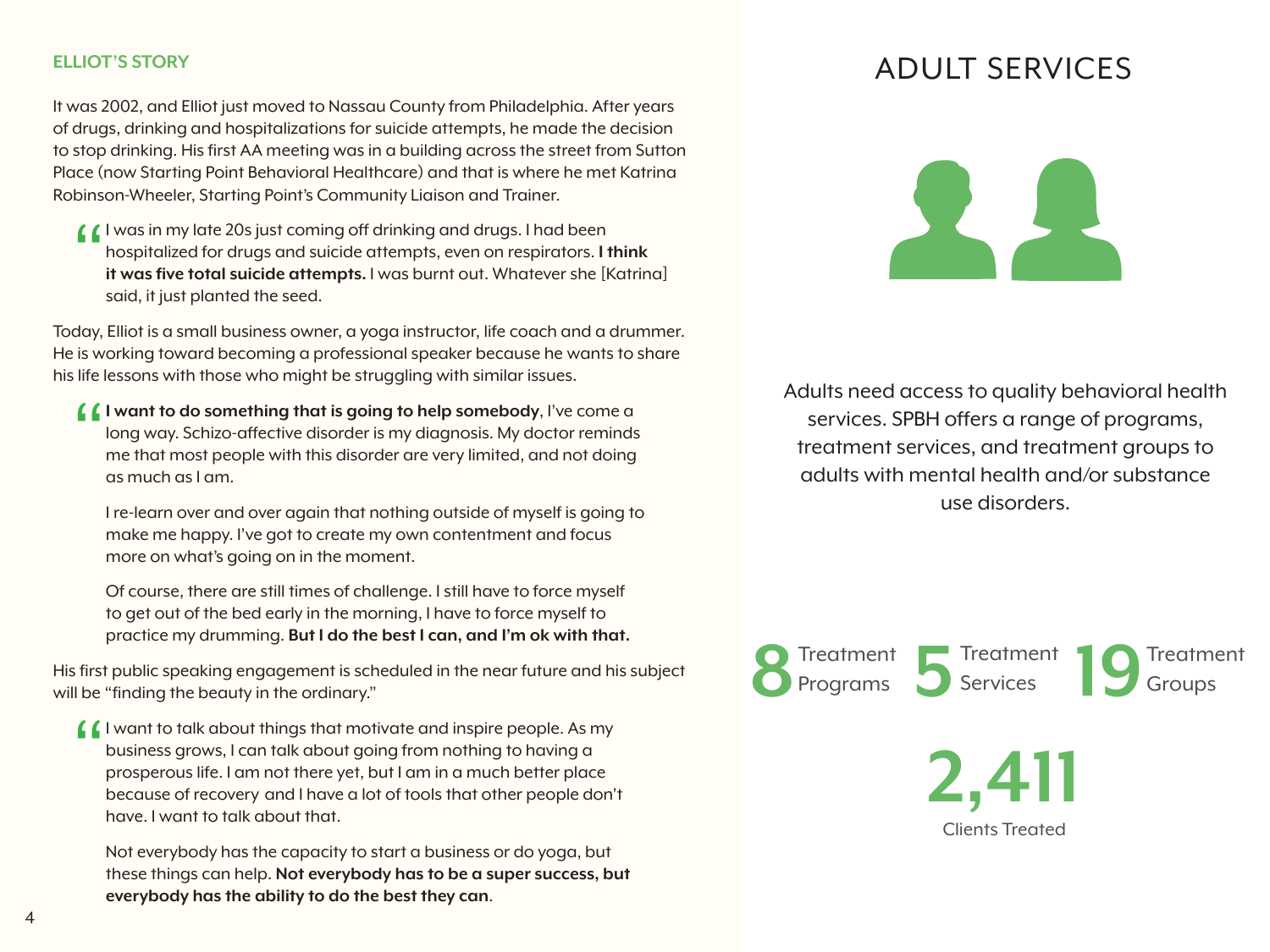#### **JEREMY'S STORY**

Adolescence can be a time of great change and rocky emotions for teens. When you add mental health problems to the mix, it can make growing up even harder. Jeremy knows all about that from experience. Jeremy changed his own outcome with the help of Tina Miller, his Starting Point therapist

When I first started going there, I was like 16 and I think I was at my<br>worst mentally, so I just kind of dumped a lot of stuff on to her. Tind<br>helped me a lot, helped me to understand some things. It didn't tak<br>long for m worst mentally, so I just kind of dumped a lot of stuff on to her. Tina helped me a lot, helped me to understand some things. It didn't take long for me to feel I could open up to her because she is casual, laid back. That's the kind of energy I like in people. I just wanted somebody I could go to and talk about my problems like a friend rather than a therapist.

Jeremy struggles with racing thoughts that often cause confusion.

**COMPLAT I Started, I had no desire for a future, I didn't see that for me.**<br>
I didn't think I would graduate, ever be able to keep a job, I was having<br>
a lot of relationship problems and never thought I would actually fin I didn't think I would graduate, ever be able to keep a job, I was having a lot of relationship problems and never thought I would actually find anybody. **All that is different now**.

 I think one of the big reasons I've been able to progress and get better is thanks to Tina because I do almost see her as family now. I can just be myself when I go in there, she's like that cool aunt you can go to whenever you have problems. Just being able to have someone I can go to and rant about things, is just nice.

I now have a job that I like and I got my GED. I did find somebody, am engaged to be married, and mostly, thanks to him, **I am actually seeing a future for myself. It did take quite a bit of time, but I am really proud of myself for how far I have come**.

Jeremy and his partner are working and plan to attend school to become RNs. They plan to marry in April.

## CHILD & ADOLESCENT SERVICES



Children and adolescents require an approach to treatment that is designed specifically for their stage of development. SPBH offers a range of programs, treatment services, and treatment groups geared towards individuals 17 and younger that struggle with mental health and substance use disorders.

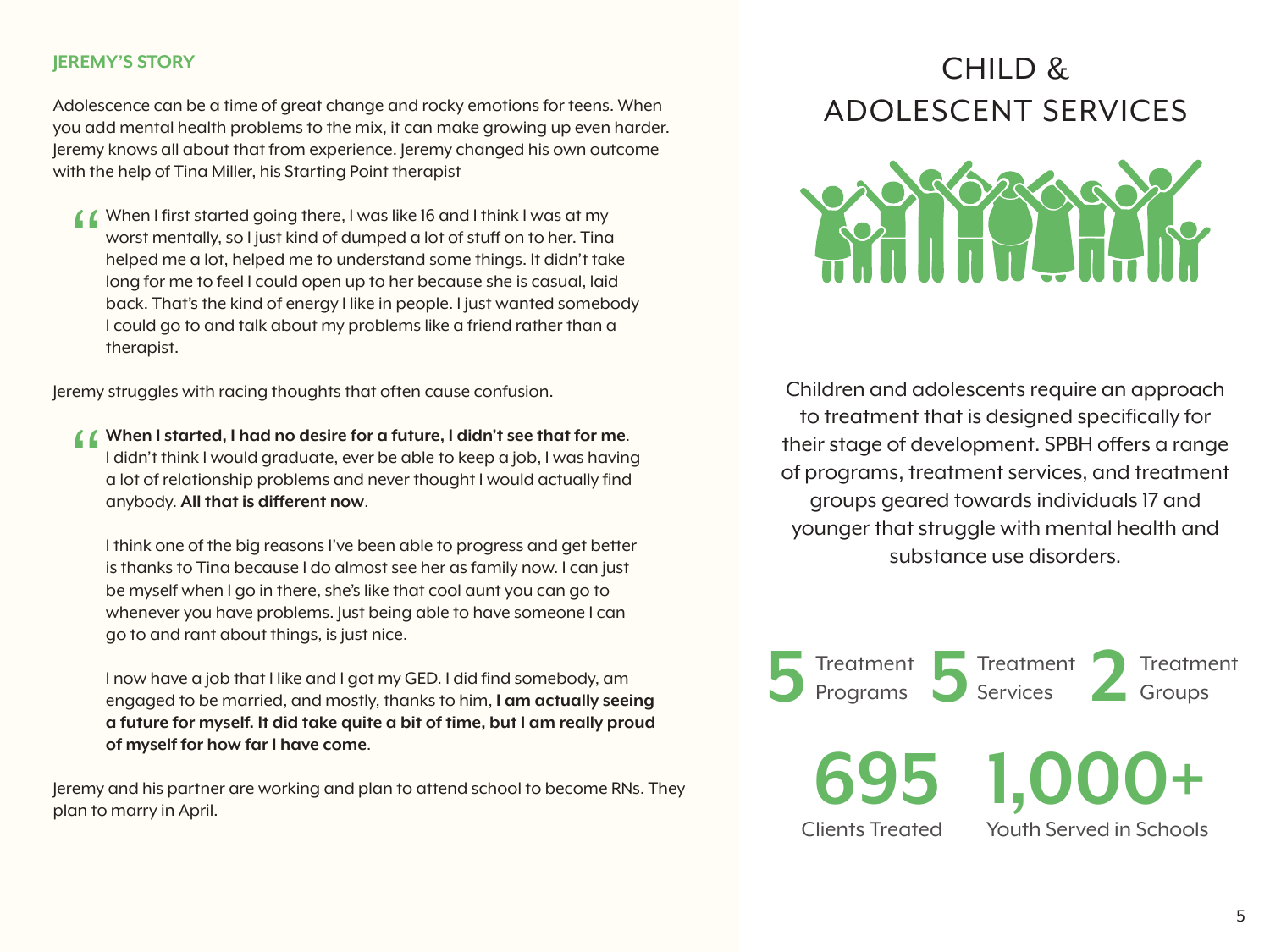#### **FRANK'S STORY**

Mental Health First Aid is an eight-hour training certification course that teaches community members to identify, understand and respond to signs of mental illnesses and substance use disorders. The training develops skills to provide initial help and support to someone who may be developing a mental health or substance use problem, or experiencing a crisis.

**As a former firefighter/paramedic for 38 years I have witnessed many sights, sounds and events that the average citizen has not**. Over the years this has taken a toll on me and my family. A few years ago, as a new resident of Fernandina Beach, Florida I stumbled upon a course for Mental Health First Aid, which I and my wife attended.  $\epsilon$ 

The class was conducted by Katrina Robinson-Wheeler, who mastered the art of informing, entertaining and inspiring participants to get involved and learn about mental health in all its positive and negative iterations. **I enjoyed the class so much that I went on to become a MHFA instructor myself focusing on public safety, law enforcement and fire/EMS**.

 Although many efforts are underway to address the mental health needs of responders, there is enough need for all organizations to help. As the pandemic continues, responders will need many layers of assistance and support to prevent behavioral and mental health issues that will most assuredly begin to grow in the future.

**I believe this is a way for me to do my part. I recommend everyone becomes Mental Health First Aid certified.**



 **F. R. Montes de Oca** Fire Chief, *Retired*

## COMMUNITY OUTREACH & EDUCATION



SPBH provides 3 community-based programs as part of our mission to promote emotional wellness through community education and awareness. We envision a First Coast that is well-informed and equipped with the tools to respond to behavioral healthcare emergencies in their own communities.



**Being Well, Starting Now** Brand New Program



**Mental Health First Aid** ... 392 Graduates



**Community Conversations**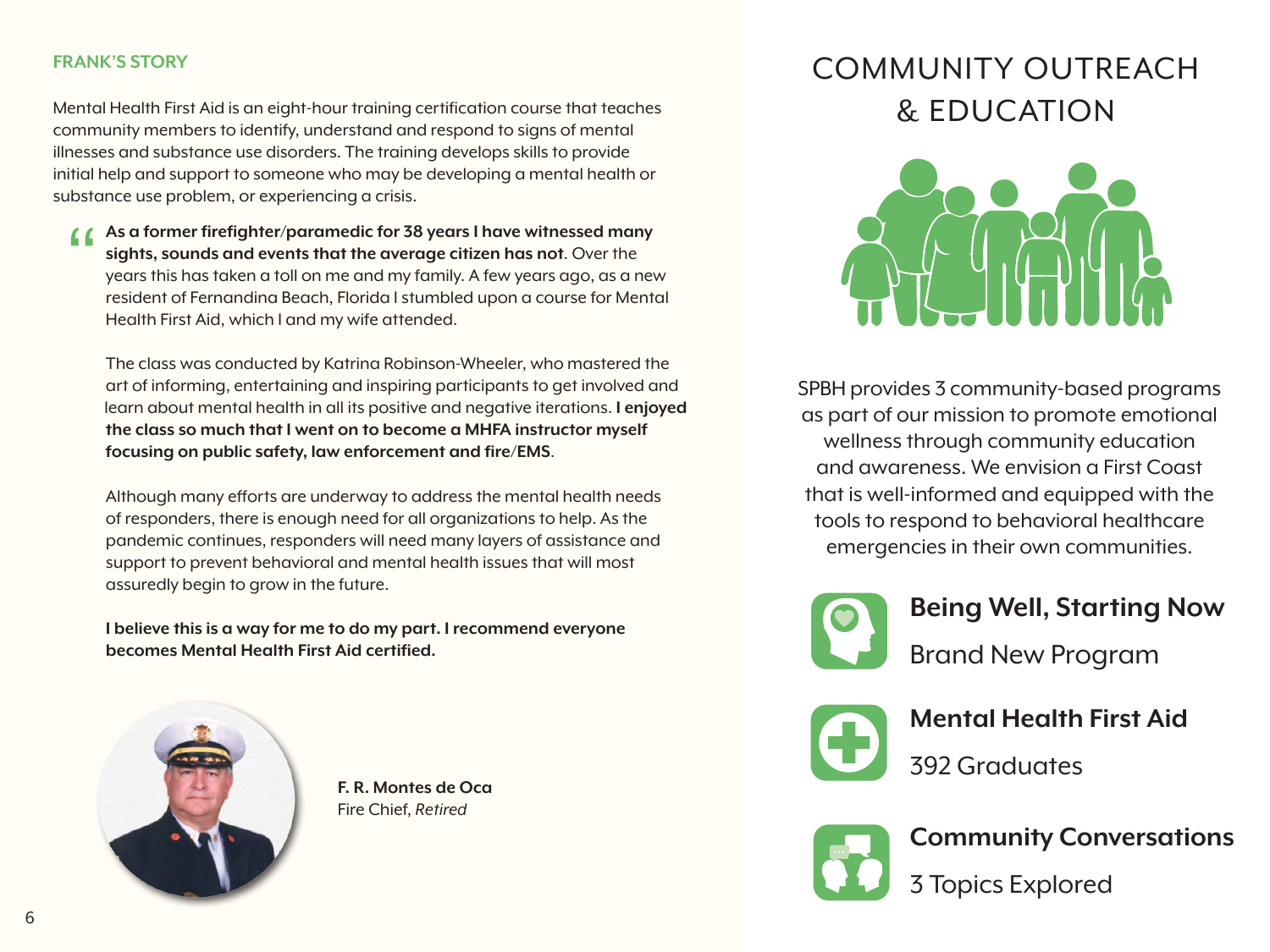#### **JASON'S STORY**

Finding their son in a life-or-death crisis was a shock to Jason's parents, Amy and Jonathan. Just 16, Jason seemed fine, even happy, during the vacation they had just returned from the day before. **So imagine their distress when they received a call that their son was threatening suicide**.

Starting Point's Mobile Response Team was called out by police responding to the emergency. Jason was threatening to harm himself and Katrina Robinson-Wheeler, the mental health professional on duty, arrived to assess the situation. The parents, Katrina, and Jason all met at the police station and that was the beginning of a transition in Jason's life.

I remember she [Katrina] was pretty open, she made me feel like I<br>could be open. It was one of the first times I ever felt comfortable<br>sharing how I was feeling. I was able to open up, and I feel like it could be open. **It was one of the first times I ever felt comfortable sharing how I was feeling**. I was able to open up, and I feel like it definitely got me the help I needed. I had never been able to open up with anybody with those kinds of issues before.

Jason was hospitalized for several days, then returned home to begin a therapy program. His Starting Point counselor, Katie Worley, met with him weekly at first, and now monthly.

**Jason says the biggest change he recognized is that he has become more aware of his feelings and how they affect him**. He has learned he can take action to cope with those feelings, instead of reacting. Jonathan, Jason's dad, says the family has learned a great deal about communicating with one another.

We have a ways to go, but when it comes to Jason, it is about making<br>sure he's safe and he's making good decisions, growing and learning<br>about the feelings he is having and how to understand those feelings. sure he's safe and he's making good decisions, growing and learning about the feelings he is having and how to understand those feelings. He needs to know that he can talk to someone and I am really thankful for Starting Point and Katie. I think she has related well to Jason.

**Jason said his advice to friends in a similar situation is simple: open up to others**.

**4** Even if it's hard, even if you don't want to. Everything gets so much better when you are accepting help. Don't just stay in your own hed you really do need to get help. better when you are accepting help. Don't just stay in your own head, you really do need to get help.

## EMERGENCY SERVICES



Mental health and substance use emergencies happen. SPBH is here to help. We provide 24/7 emergency screening, crisis stabilization, and referral to other services for anyone experiencing a behavioral health emergency.

> **287** Mobile Response Team Calls

**184** Baker Acts Prevented

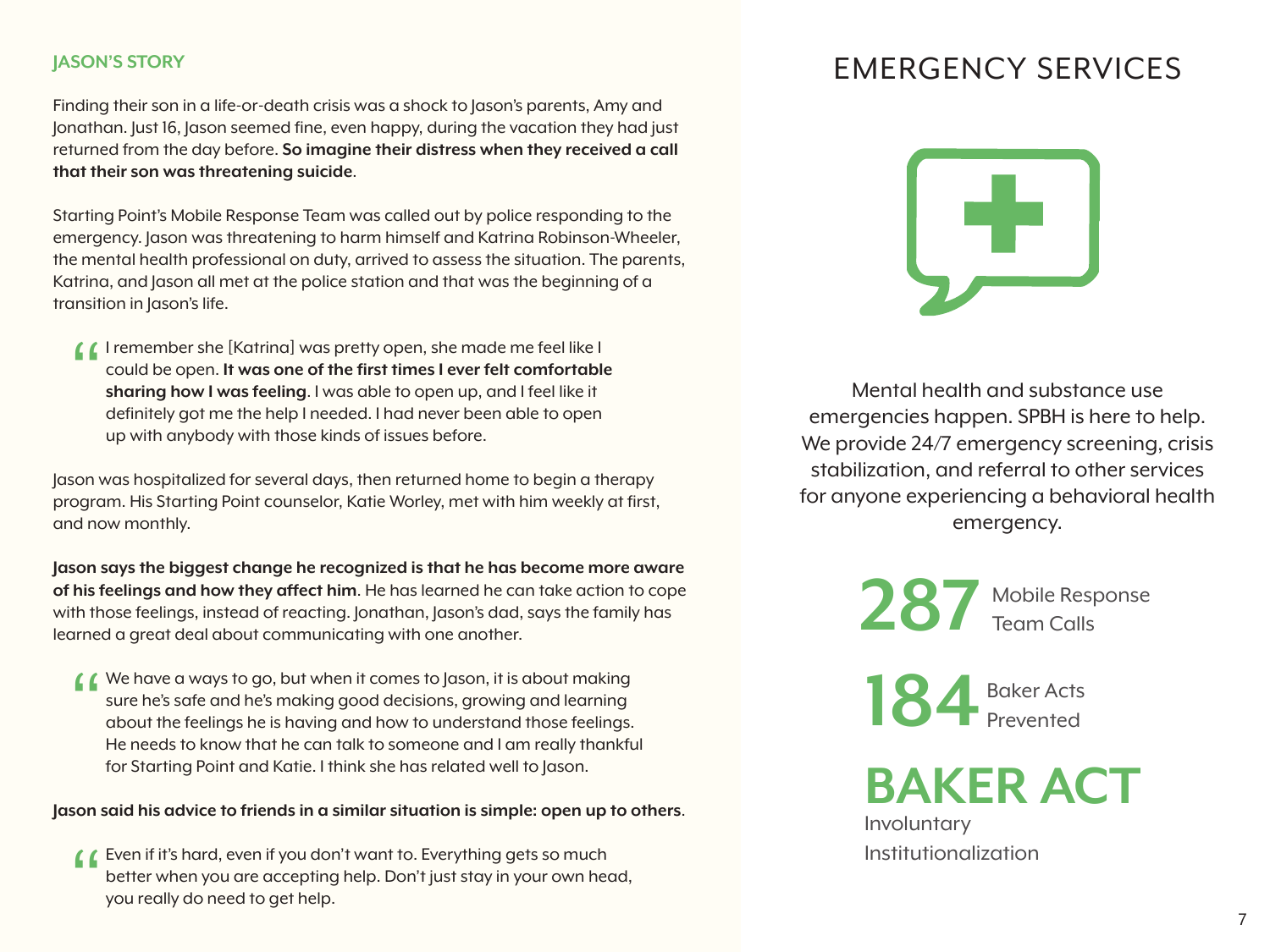## STRATEGIC PARTNERSHIPS

Nassau County and Northeast Florida residents are diverse community members with specific healthcare and social needs. And while Starting Point Behavioral Healthcare provides comprehensive programs and services, we also see the bigger picture. **We partner because we believe we can make a bigger impact together than we can alone.** 

#### COALITIONS, CONSORTIUMS & COUNCILS

Behavioral Health Consortium Coalition for the Homeless of Nassau County Community Coalition Alliance Health Planning Council of Northeast Florida Nassau Poly Drug Task Force St. Johns River Rural Health Network Tobacco Free Nassau

#### HEALTH & SOCIAL SERVICES

Baptist Health Barnabas Center CAN Community Health Child Guidance Center Clay Behavioral Health Center Dayspring Village Inc. East Nassau County Ministerial Association EPIC Behavioral Healthcare Family Support Services of North Florida Inc. Gateway Community Services Jewish Family & Community Services Mental Health Resource Center Micah's Place Domestic Violence Center Nassau County Council on Aging River Point Behavioral Health River Region Human Services, Inc. Salvation Army Hope House Stewart-Marchman-Act Behavioral Healthcare UF Health Wekiva Springs Center Women's Center of Jacksonville

#### EDUCATIONAL INSTITUTIONS

Faith Christian Academy Lighthouse Christian School Nassau County School District Sonshine Christian Academy

#### LEGAL & LAW OFFICES

Fernandina Beach Police Department Nassau County Sheriff's Office

#### LOCAL & STATE GOVERNMENT

City of Fernandina Beach, FL  Florida Department of Children and Families Florida Department of Corrections Florida Department of Health Florida Department of Juvenile Justice Nassau County Board of Commissioners

#### MANAGING ENTITY

LSF Health Systems

#### NATIONAL

Mental Health Corporation of America National Alliance on Mental Illness National Council for Behavioral Health National Health Corps Florida AmeriCorps

#### **STATE**

Florida Behavioral Health Association Florida Certification Board

#### **BAPTIST MEDICAL CENTER NASSAU**

 *Baptist Medical Center Nassau is pleased to partner with Starting Point for the past six years to improve the mental and behavioral health of Nassau County residents. Baptist Health has had a significant commitment to mental and behavioral health services for many years because we believe in health and wellness for the whole person -- body, mind and spirit. While we have increased our ability to provide mental and behavioral health services to our patients, we rely on our partners, like Starting Point, to expand our impact in the broader community.* **((**<br>is pl<br>Poir

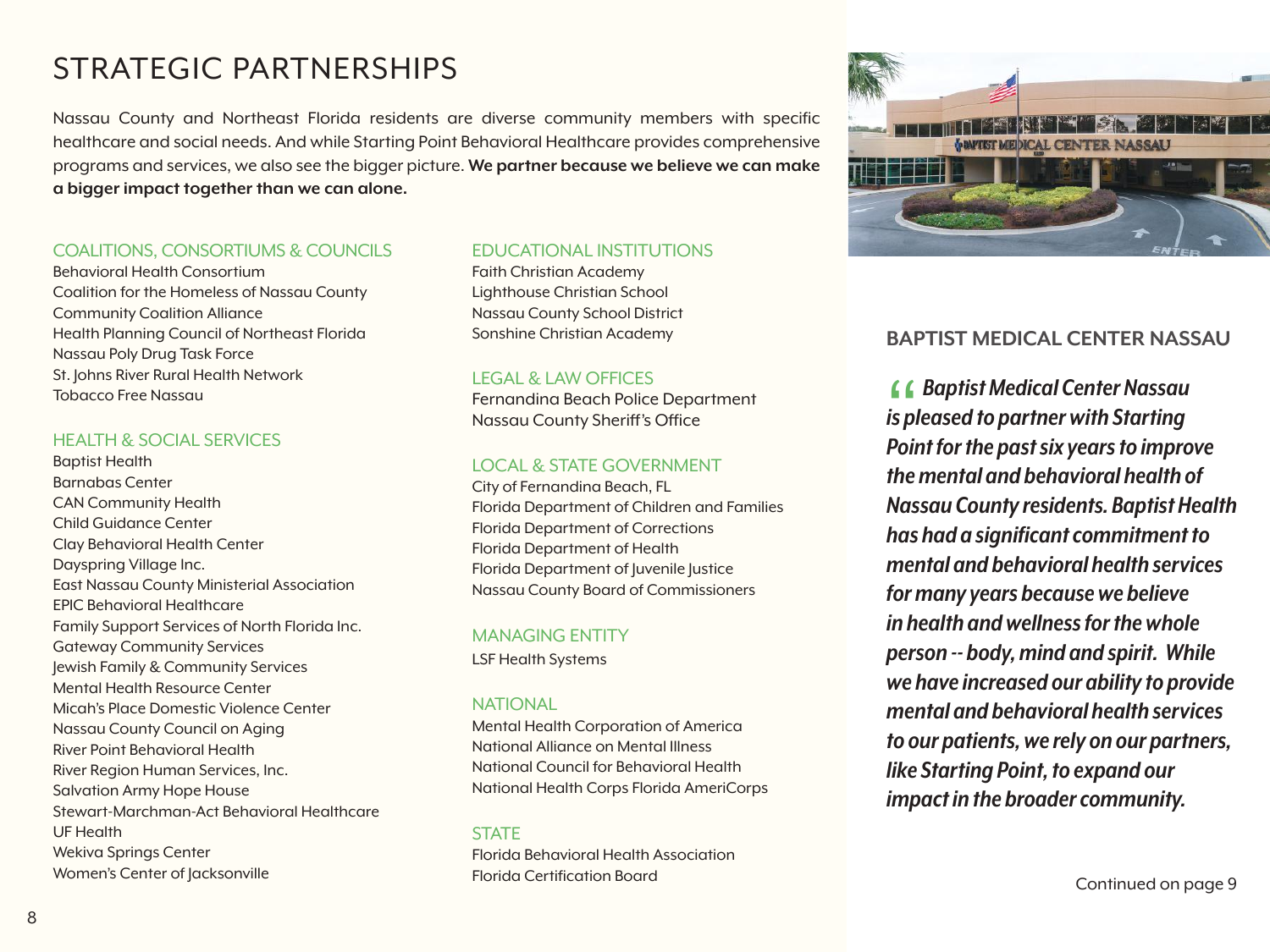*Approximately four years ago, Baptist Nassau began partnering with Starting Point to develop a new initiative to intervene in the ED with patients who have mental illness and substance use issues to provide hope. Called the "Care Coordination Program," the partnership identifies patients in the Emergency Room with mental health and substance abuse issues and connects them to the right community resources for interventional care.*"

**- Ed Hubel,** Hospital President

**- Melanie Patz,** VP, Community Investment & Impact **- Lynn Sherman,** Director, Community Engagement

#### IMPACT **3,106 3,322 142** Clients Treated in 2020 TeleHealth Service Hours Provided Clients Treated for Opioid Misuse **ADULT CLIENT SATISFACTION** 100 100 100 99.07 99 100 100 99.07 99 100 100 99.07 99 100 100 **314** Total Participants in Care Coordination



#### **CHILD & ADOLESCENT CLIENT SATISFACTION**

% Satisfied



**210** Referrals from Baptist Medical

**141** Participated in<br>Care Coordina Care Coordination

**94 %** With NO Repeat Visit<br>to the ER in 90 Days to the ER in 90 Days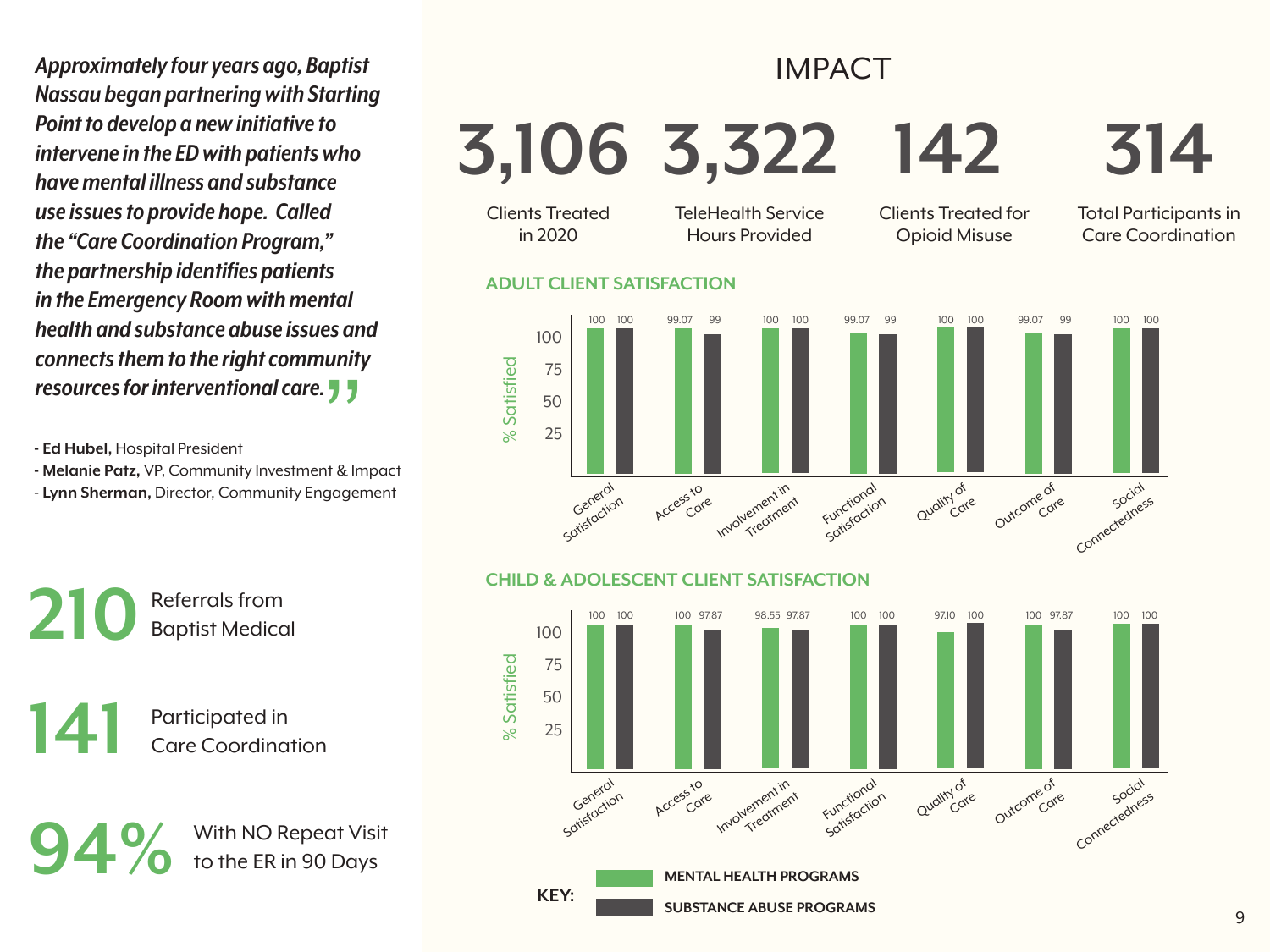### Executive Leadership & Board of Directors

**BOARD OF DIRECTORS**



**Laureen Pagel**, Ph.D Chief Executive Officer



**Akua Owusu**, M.D. Medical Director



**John Mosley**, BSBA Chief Financial Officer



**Valerie Ray**, LMHC Clinical Director

**Drue Ashwell** President

**Alan Barker Paul Barnes**

#### **Thomas McKenna** Vice President

**Cherie Billings Treasurer** 

**Kellene Sauls Secretary** 

**Sarah Bell Barbara Lunsford**

**Byron McCutchen Frank Montes de Oca** **Julie Rodriguez**



 *My first-hand experience with family and friends who have dealt with chemical dependencies and mental health issues has been my main motivation for serving on the Starting Point Board of Directors. I*  **6 6** My first-hand experience with family and friends who have dealt with chemical dependencies and mental health issues has been my main motivation for serving on the Starting Point Board of Directors. I see my service o *stigma associated with chemical dependency and mental health issues.*

*Our county and the surrounding NE Florida region are fortunate to have such a dedicated team of professionals. I see the organization continuing to provide superior behavioral healthcare services while broadening its overall footprint. The future is very bright for Starting Point.*

**Alan Barker,** SPBH Board of Directors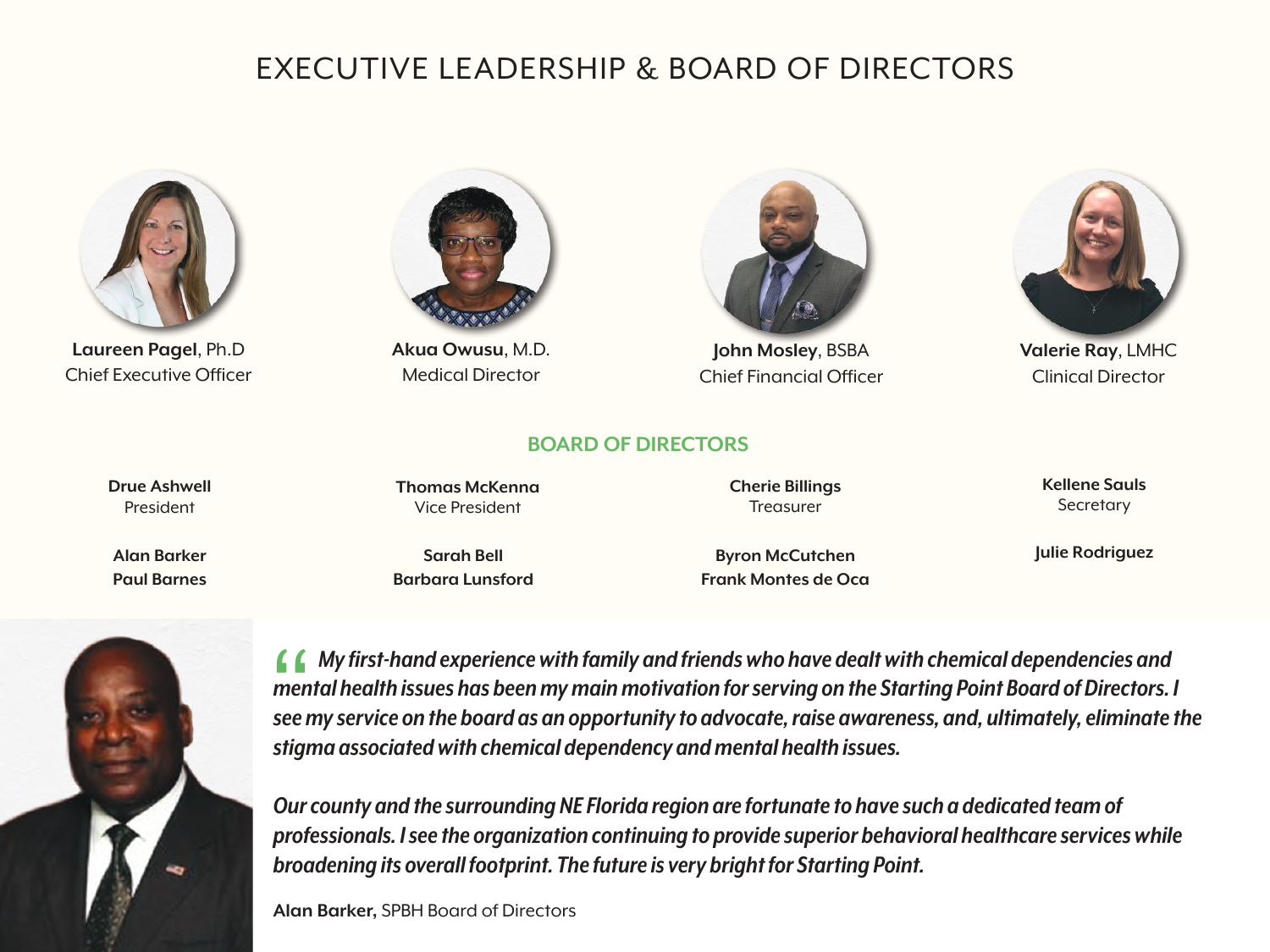## FINANCIALS

We believe you should know where your contributions are headed and we are committed to full financial transparency. 100% of online donations go directly towards our programs and services.



### What is Uncompensated Charity Care?

We believe in reducing barriers to treatment. Sometimes those barriers are financial. Uncompensated Charity Care is our way of giving back. By subsidizing programs and services, we ensure that Northeast Florida residents get the treatment and healing they deserve, regardless of their financial status.

Starting Point Provided **\$940,000**

in Uncompensated Charity Care.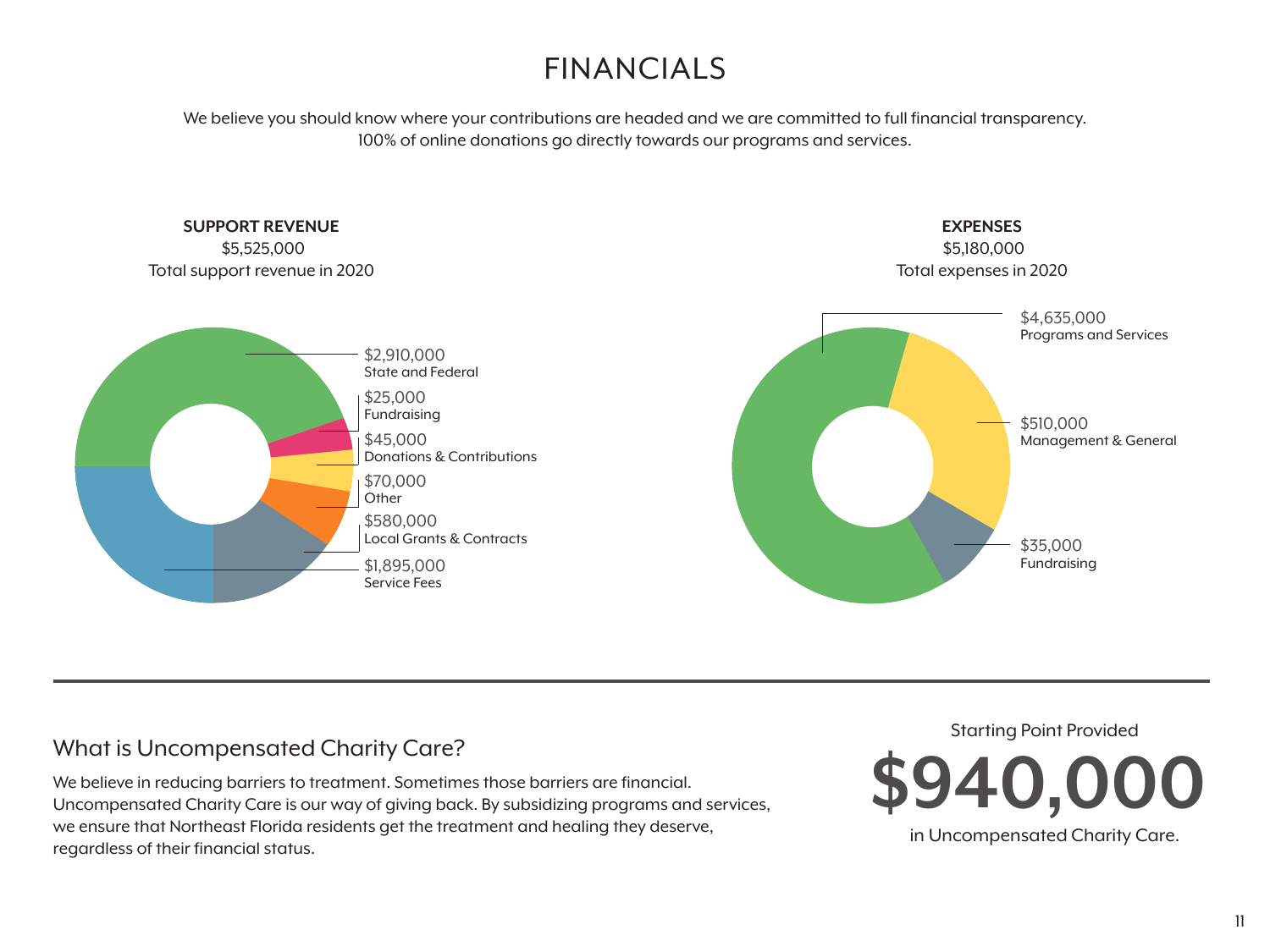## THANK YOU

Starting Point Behavioral Healthcare is supported by individuals, businesses, foundations, as well as local and state government. We simply could not do the work without you. Every gift, grant, or sponsorship is a pledge to supporting behavioral health in Nassau County and Northeast Florida. **From the bottom of our hearts, we thank you for your generosity.**

#### **Contributors**

Andy and Diana Watson Baptist Health City of Fernandina Beach, FL Community Foundation for Northeast Florida Groth Family Foundation Island Art Association Jeanne Dolan Joan and Alan Donaldson

| <b>Memorial United Methodist Church</b>  |
|------------------------------------------|
| Nassau County, FL                        |
| National Health Corps Florida AmeriCorps |
| Newcomers Club of Amelia Island          |
| Nonprofit Center of Northeast Florida    |
| Patti and Richard Greenough              |
| Rayonier Advanced Materials Foundation   |
| Richard Campana                          |

Sandra Lansin The Chardonnay Foundation The Community Bag Program The Kinschner Family Foundation The Newbern Foundation United Way of Northeast Florida

**2019 Golf Tournament Silent Auction Sponsors**

#### **2019 GOLF TOURNAMENT SPONSORS**

| <b>Platinum Sponsors</b> | <b>SimplyWell Specialty Pharmacy</b>                                                                                                                                                                                               | <b>AMC Theater</b>                                                                                                                                                                      | Mental Health Risk Retention Group                                                                                                                                                            |
|--------------------------|------------------------------------------------------------------------------------------------------------------------------------------------------------------------------------------------------------------------------------|-----------------------------------------------------------------------------------------------------------------------------------------------------------------------------------------|-----------------------------------------------------------------------------------------------------------------------------------------------------------------------------------------------|
| <b>Gold Sponsors</b>     | Nonprofit Insurance (NPIS)                                                                                                                                                                                                         | Amelia Hotel at the Beach<br>Amelia National Golf Club                                                                                                                                  | c/o Negley Associates<br>Nana Teresa's Bake Shop                                                                                                                                              |
| <b>Silver Sponsors</b>   | <b>ACT Solutions, INC</b><br><b>Appraisals First Class</b><br><b>Baptist Medical Center Nassau</b><br><b>Dominion Diagnostics</b><br><b>Florida Public Utilities</b><br>Genoa<br><b>Streamline Healthcare Solutions</b><br>Synovus | Amelia River Cruises<br>Amelia Tavern<br>Bar Zin<br>Brett's Waterway Café<br><b>CA Nails</b><br>Ciao Restaurant<br>Crab Trap<br><b>Fairy Tales Pet Grooming</b><br>Four Season's Bistro | New York Nails<br>Omni Amelia Island Plantation<br>Resort (Oak Marsh Golf Course)<br>Panera Bread<br>Salt Life<br><b>Salty Pelican</b><br><b>Sliders</b><br>Sonya's Tires<br><b>Starbucks</b> |
| <b>Bronze Sponsors</b>   | Amelia Realty<br>Redbones Dog Bakery & Boutique<br>The Bailey Group                                                                                                                                                                | Hampton Inn<br>Jacksonville Symphony<br>Magna's Salon<br>Marina Restaurant                                                                                                              | The Surf<br>The Green Turtle                                                                                                                                                                  |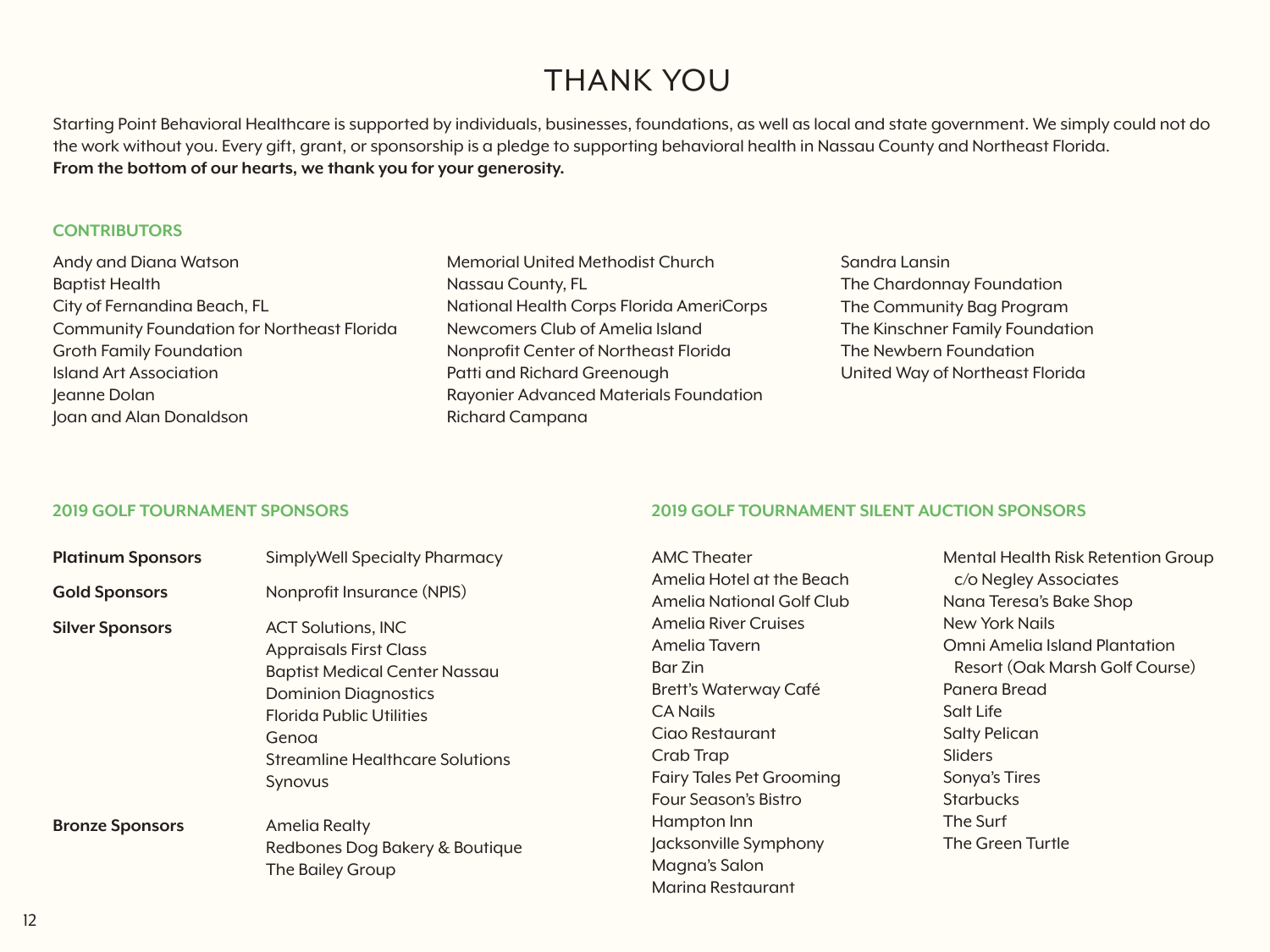### GET INVOLVED

**APPLY** to become a Starting Point Ambassador. Our Ambassador Program creates Behavioral Healthcare advocates that promote SPBH services and initiatives in the community and on a policy level. As a Starting Point Ambassador, you will have the tools to promote mental health awareness and reduce behavioral health stigma throughout Northeast Florida.

**ATTEND** a "Being Well, Starting Now" or "Community Conversations" event to share your story and learn more about mental health and substance use issues.

**GET CERTIFIED** in Mental Health First Aid (MHFA). As an MHFA alumni, you will be able to identify, understand and respond to signs of mental illnesses and substance use disorders. You will join an alumni network of 2986 other Mental Health First Aiders.

### JOIN OUR MISSION

**SPONSOR** one of our fundraising or community events. Gain brand exposure while pledging your support to elevating outcomes for Starting Point clients.

**PARTNER** with us. Join our strategic partnerships list and expand our collective impact in Nassau County and Northeast Florida.

**LIKE** us on Facebook and follow us on Twitter and Instagram @ StartingPointFl to stay up to date with our latest news, photos, and videos.

**DONATE** to show your support. When you give to Starting Point, you are funding healing, hope and opportunity for our clients. Your gift allows us to expand programs and services for Nassau County and Northeast Florida residents. Use your corporate match dollars to double the impact of your donation.



For more information and other ways to Get Involved, please reach out to:

### **Katrina Robinson-Wheeler**

Community Liaison/Trainer Krobinson@spbh.org



For more information and other ways to Join Our Mission, please reach out to:

**Justin Bradshaw** Marketing & Development Jbradshaw@spbh.org